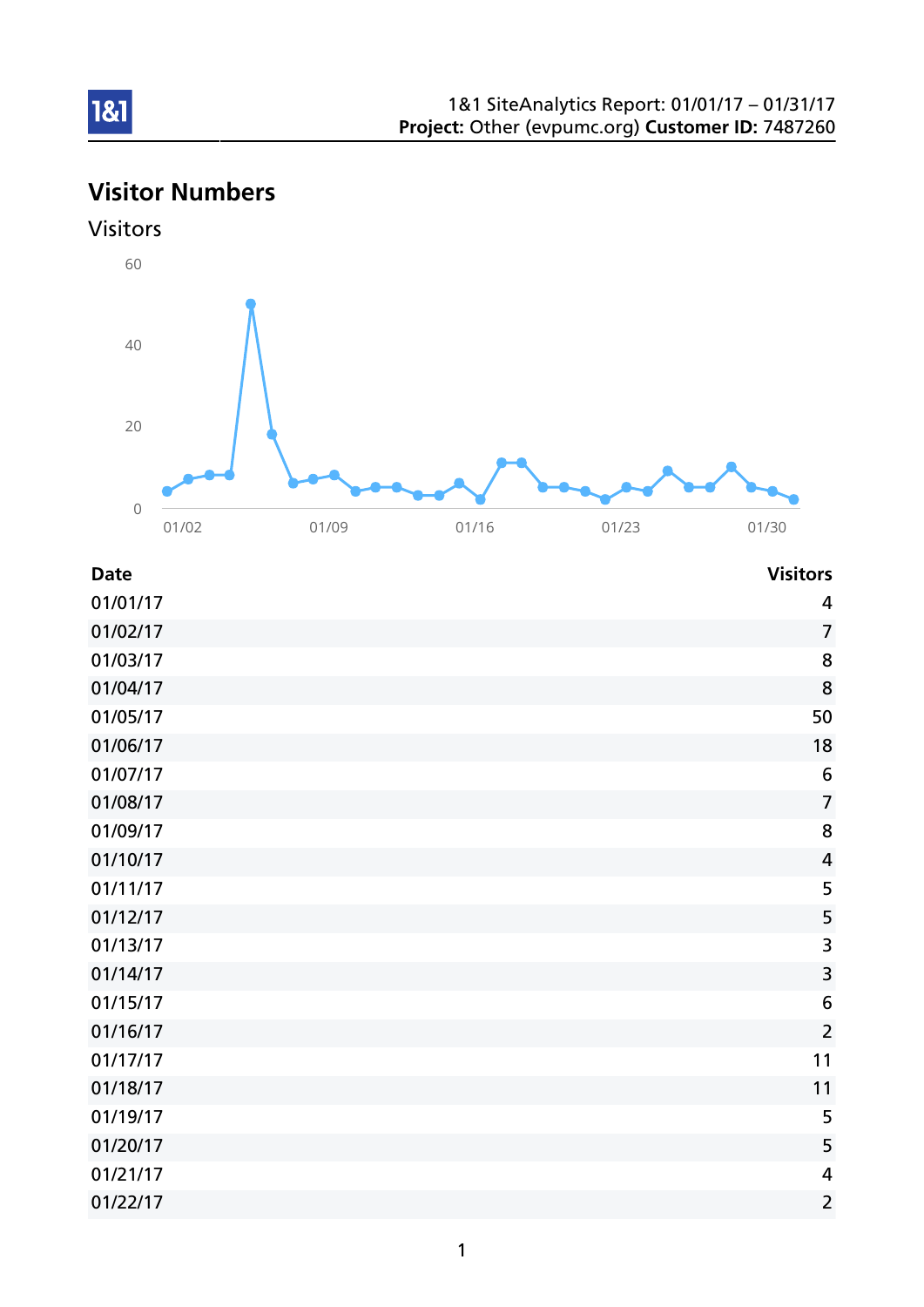| 1&1 SiteAnalytics Report: 01/01/17 - 01/31/17    |  |
|--------------------------------------------------|--|
| Project: Other (evpumc.org) Customer ID: 7487260 |  |

| <b>Date</b>  | <b>Visitors</b> |
|--------------|-----------------|
| 01/23/17     | 5               |
| 01/24/17     | $\overline{4}$  |
| 01/25/17     | 9               |
| 01/26/17     | 5               |
| 01/27/17     | 5               |
| 01/28/17     | 10              |
| 01/29/17     | 5               |
| 01/30/17     | $\overline{4}$  |
| 01/31/17     | 2               |
| <b>Total</b> | 231             |

# Sessions



| <b>Date</b> | <b>Sessions</b> |
|-------------|-----------------|
| 01/01/17    | 4               |
| 01/02/17    | $\overline{7}$  |
| 01/03/17    | 9               |
| 01/04/17    | 8               |
| 01/05/17    | 51              |
| 01/06/17    | 18              |
| 01/07/17    | 6               |
| 01/08/17    | $\overline{7}$  |
| 01/09/17    | 8               |
| 01/10/17    | $\overline{4}$  |
| 01/11/17    | 5               |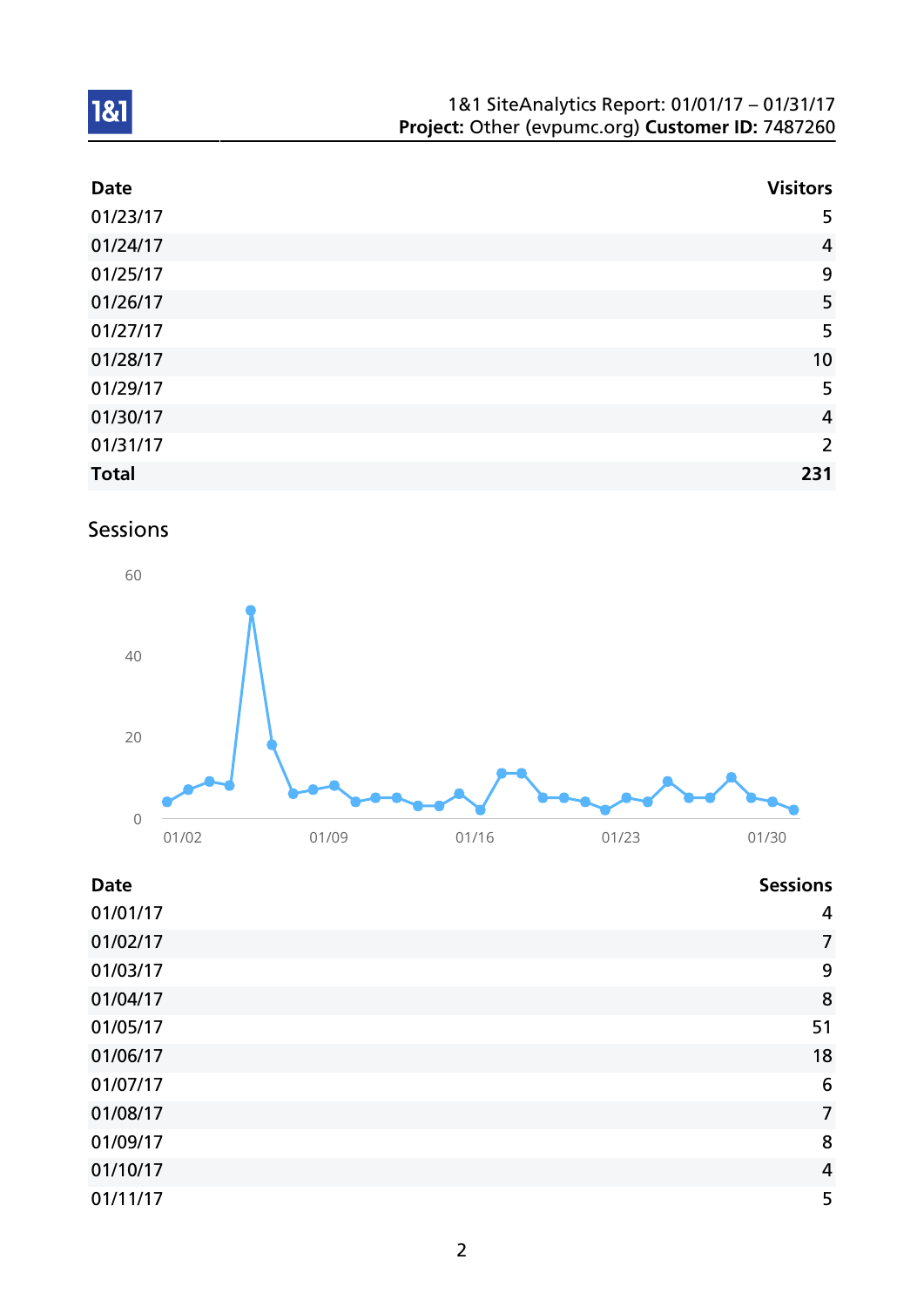| 1&1 SiteAnalytics Report: 01/01/17 - 01/31/17    |
|--------------------------------------------------|
| Project: Other (evpumc.org) Customer ID: 7487260 |

| <b>Date</b>  | <b>Sessions</b>         |
|--------------|-------------------------|
| 01/12/17     | 5                       |
| 01/13/17     | 3                       |
| 01/14/17     | $\overline{\mathbf{3}}$ |
| 01/15/17     | 6                       |
| 01/16/17     | $\overline{2}$          |
| 01/17/17     | 11                      |
| 01/18/17     | 11                      |
| 01/19/17     | 5                       |
| 01/20/17     | 5                       |
| 01/21/17     | $\overline{4}$          |
| 01/22/17     | $\overline{2}$          |
| 01/23/17     | 5                       |
| 01/24/17     | $\overline{4}$          |
| 01/25/17     | $\boldsymbol{9}$        |
| 01/26/17     | 5                       |
| 01/27/17     | 5                       |
| 01/28/17     | 10                      |
| 01/29/17     | 5                       |
| 01/30/17     | $\overline{4}$          |
| 01/31/17     | $\overline{2}$          |
| <b>Total</b> | 233                     |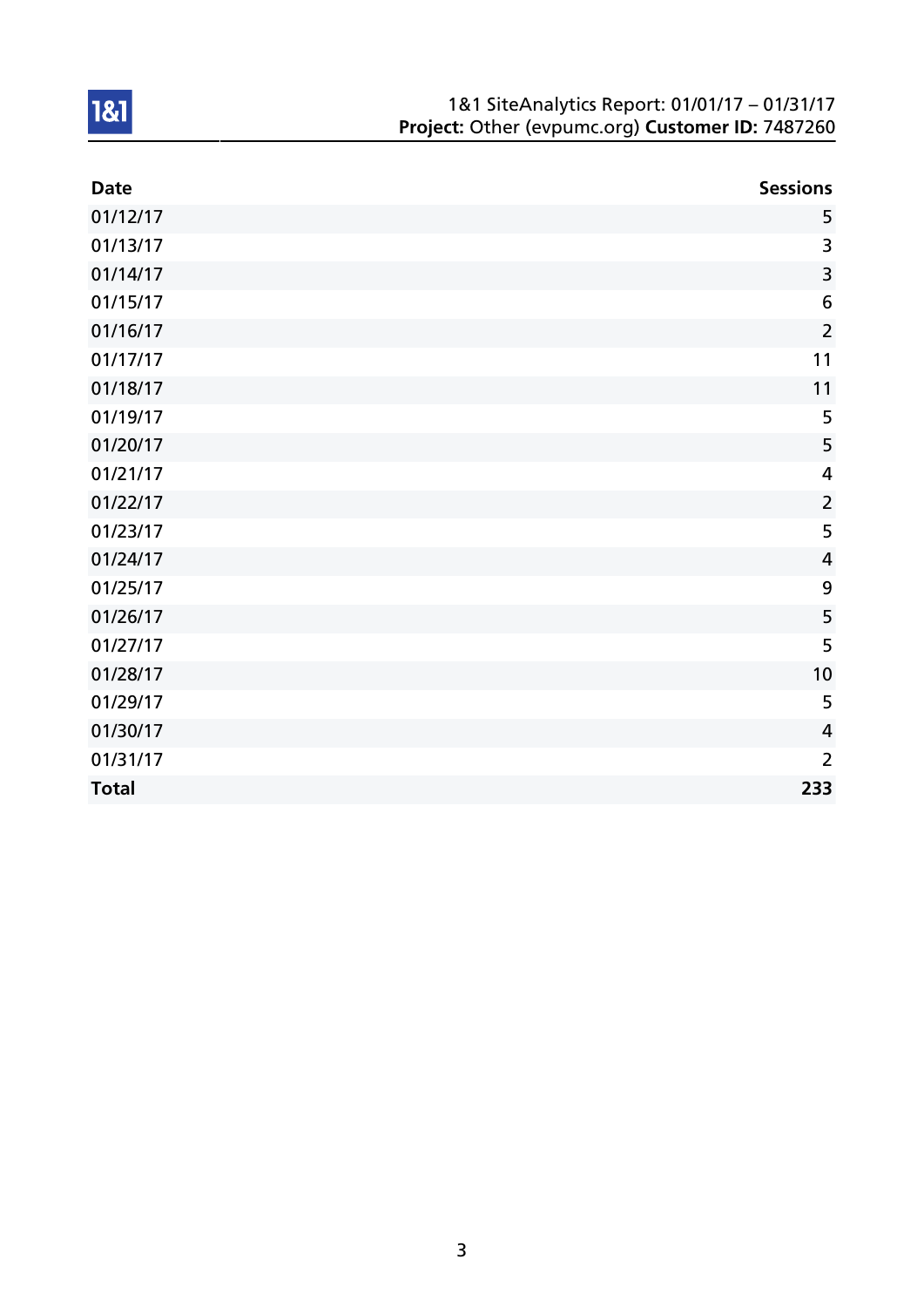

## Search Engine Robots



| <b>Search Engine Robots</b> | <b>Sessions</b> | Percentage |
|-----------------------------|-----------------|------------|
| bingbot/2.0                 | 351             | 41.44%     |
| Baiduspider/2.0             | 91              | 10.74%     |
| YandexBot/3.0               | 64              | 7.56%      |
| Yahoo! Slurp                | 62              | 7.32%      |
| spbot/5.0.3                 | 46              | 5.43%      |
| Googlebot-Mobile            | 37              | 4.37%      |
| AhrefsBot/5.2               | 33              | 3.90%      |
| DomainAppender /1.0         | 25              | 2.95%      |
| Googlebot/2.1               | 23              | 2.72%      |
| MegaIndex.ru/2.0            | 23              | 2.72%      |
| WikiDo/1.1                  | 15              | 1.77%      |
| MJ12bot/v1.4.7              | 12              | 1.42%      |
| Dataprovider                | 11              | 1.30%      |
| <b>SEOkicks-Robot</b>       | 8               | 0.94%      |
| SeznamBot/3.2               | 6               | 0.71%      |
| Exabot/3.0                  | 5               | 0.59%      |
| SafeDNSBot                  | 5               | 0.59%      |
| msnbot-media/1.1            | 5               | 0.59%      |
| Aboundexbot/0.3             | $\overline{4}$  | 0.47%      |
| DotBot/1.1                  | 3               | 0.35%      |
| DowntimeDetector/1.0        | 3               | 0.35%      |
| DuckDuckGo-Favicons-Bot/1.0 | 3               | 0.35%      |
| SurveyBot/2.3               | $\overline{2}$  | 0.24%      |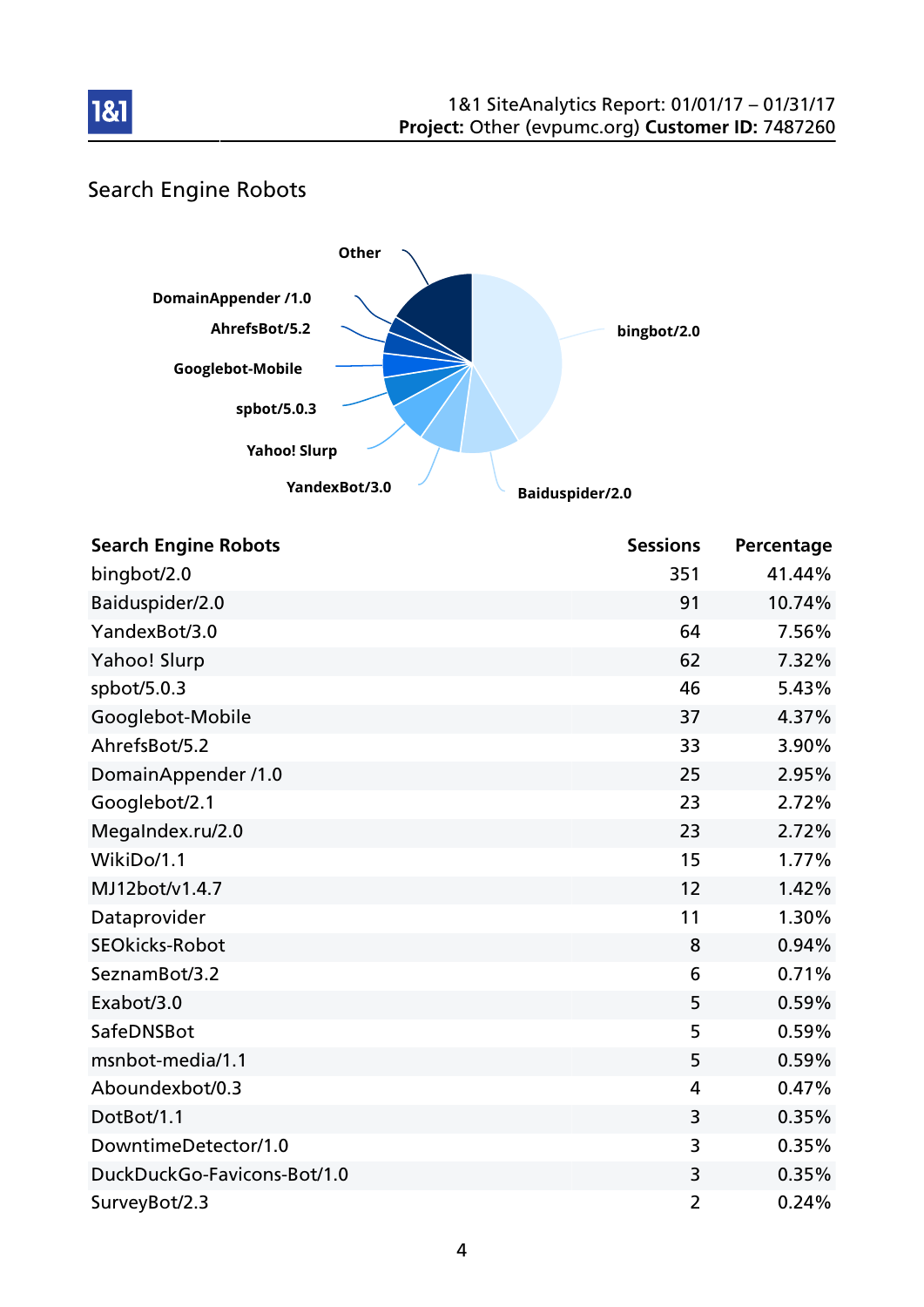#### 1&1 SiteAnalytics Report: 01/01/17 – 01/31/17 Project: Other (evpumc.org) Customer ID: 7487260

| <b>Search Engine Robots</b>   | <b>Sessions</b> | Percentage |
|-------------------------------|-----------------|------------|
| CCBot/2.0                     | 1               | 0.12%      |
| CheckMarkNetwork/1.0          | 1               | 0.12%      |
| CrazyWebCrawler-Spider 0.9.10 |                 | 0.12%      |
| Google favicon                | 1               | 0.12%      |
| Mnogosearch-3.1.21            | 1               | 0.12%      |
| NetcraftSurveyAgent/1.0       | 1               | 0.12%      |
| Plukkie/1.6                   | 1               | 0.12%      |
| Sogou web spider/4.0          | 1               | 0.12%      |
| SpyOnWeb                      | 1               | 0.12%      |
| Uptimebot/1.0                 |                 | 0.12%      |
| <b>Total</b>                  | 847             | 100.00%    |

# Page Analysis

1&1

## Most Frequently Visited Pages



| <b>Pages</b>       | <b>Sessions</b> | Percentage |
|--------------------|-----------------|------------|
| /Default.htm       | 197             | 37.45%     |
| /Announce.htm      | 26              | 4.94%      |
| /Elim.htm          | 25              | 4.75%      |
| /web_links.htm     | 25              | 4.75%      |
| /Sermons.htm       | 24              | 4.56%      |
| /Calendar.htm      | 23              | 4.37%      |
| /NewsLetterIdx.htm | 23              | 4.37%      |
| /Believe.htm       | 16              | 3.04%      |
| /M-Statement.htm   | 16              | 3.04%      |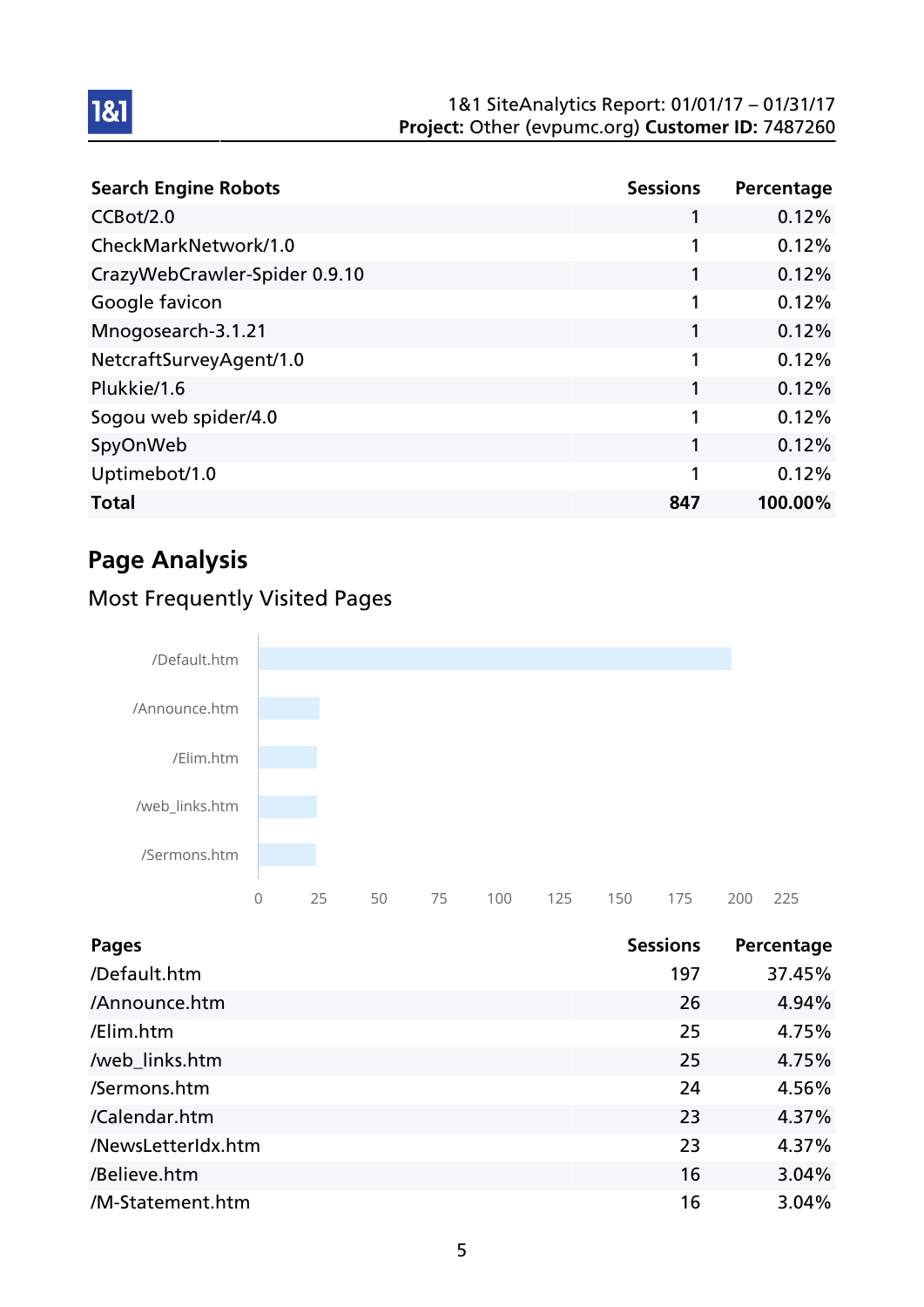#### 1&1 SiteAnalytics Report: 01/01/17 – 01/31/17 Project: Other (evpumc.org) Customer ID: 7487260

| <b>Pages</b>             | <b>Sessions</b> | Percentage |
|--------------------------|-----------------|------------|
| /St_Johns.htm            | 16              | 3.04%      |
| /Stats.htm               | 16              | 3.04%      |
| <b>Morship.htm</b>       | 16              | 3.04%      |
| /Elim-HISTORY.htm        | 11              | 2.09%      |
| /St Johns-HISTORY.htm    | 11              | 2.09%      |
| /CalendarOld.htm         | 10              | 1.90%      |
| /Elim_M-Statement.htm    | 10              | 1.90%      |
| /StJohns M-Statement.htm | 10              | 1.90%      |
| /missions.htm            | 10              | 1.90%      |
| /valley_views0813.htm    | 10              | 1.90%      |
| /valley_views0913.htm    | 10              | 1.90%      |
| /valley_views1013.htm    | 10              | 1.90%      |
| /valley_views1113.htm    | 10              | 1.90%      |
| /Bulletins.htm           | 1               | 0.19%      |
| <b>Total</b>             | 526             | 100.00%    |

## Keywords



| <b>Keywords</b>                      | <b>Sessions</b> |
|--------------------------------------|-----------------|
| elimsport united methodist church    |                 |
| John K Lapp 15878 RT 44 Allenwood PA |                 |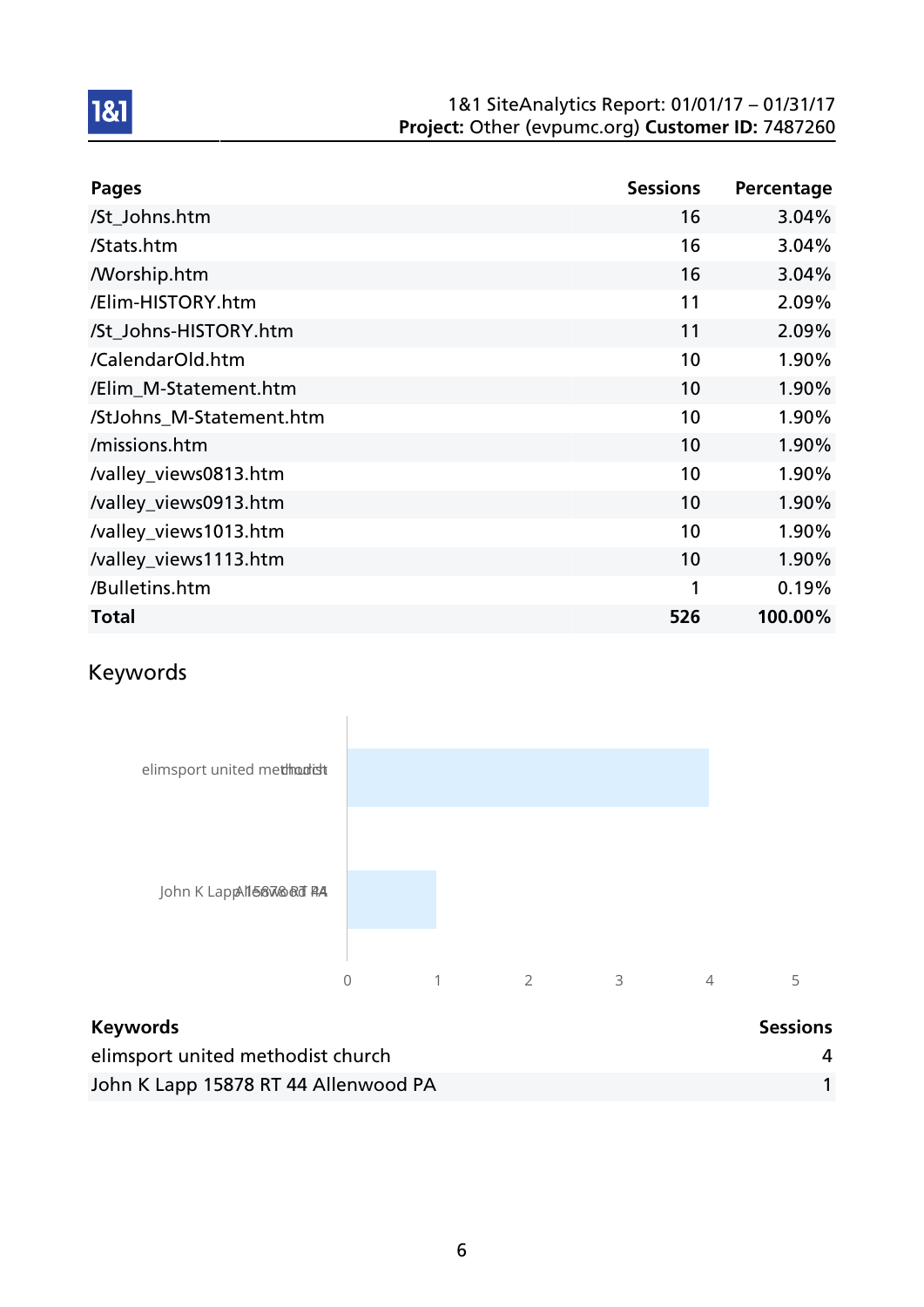



| <b>Pages</b>                                                                   | <b>Sessions</b> |
|--------------------------------------------------------------------------------|-----------------|
| https://www.google.com/                                                        | 14              |
| http://burger-imperia.com/                                                     | 10              |
| http://www.bing.com/search                                                     | 5               |
| android-app://com.google.android.googlequicksearchbox/https/www.<br>google.com | 3               |
| http://yandex.ru/clck/jsredir                                                  | 2               |
| http://EVPUMC.ORG.                                                             | 1               |
| http://calvaryumcyork.com/links.htm                                            | 1               |
| http://m.baidu.com/s                                                           | 1               |
| http://www.chagrinfallsumc.org/                                                | 1               |
| http://www.christsinternet.com/Churches.html                                   | 1               |
| http://www.communityredhill.org/sermons/                                       | 1               |
| http://www.emk-zuerich-2.ch/nc/de/startseite.html                              | 1               |
| http://www.endwellumc.org/index.php                                            | 1               |
| http://www.google.com/                                                         | 1               |
| http://www.theologicaleditions.com/Resources/News/News3.htm                    | 1               |
| http://www.timer4web.com/domain/evpumc.org                                     | 1               |
| https://google.com                                                             | 1               |
| https://www.bing.com/                                                          | 1               |
| https://www.google.com.ph/                                                     | 1               |
| https://www.google.tt/                                                         | 1               |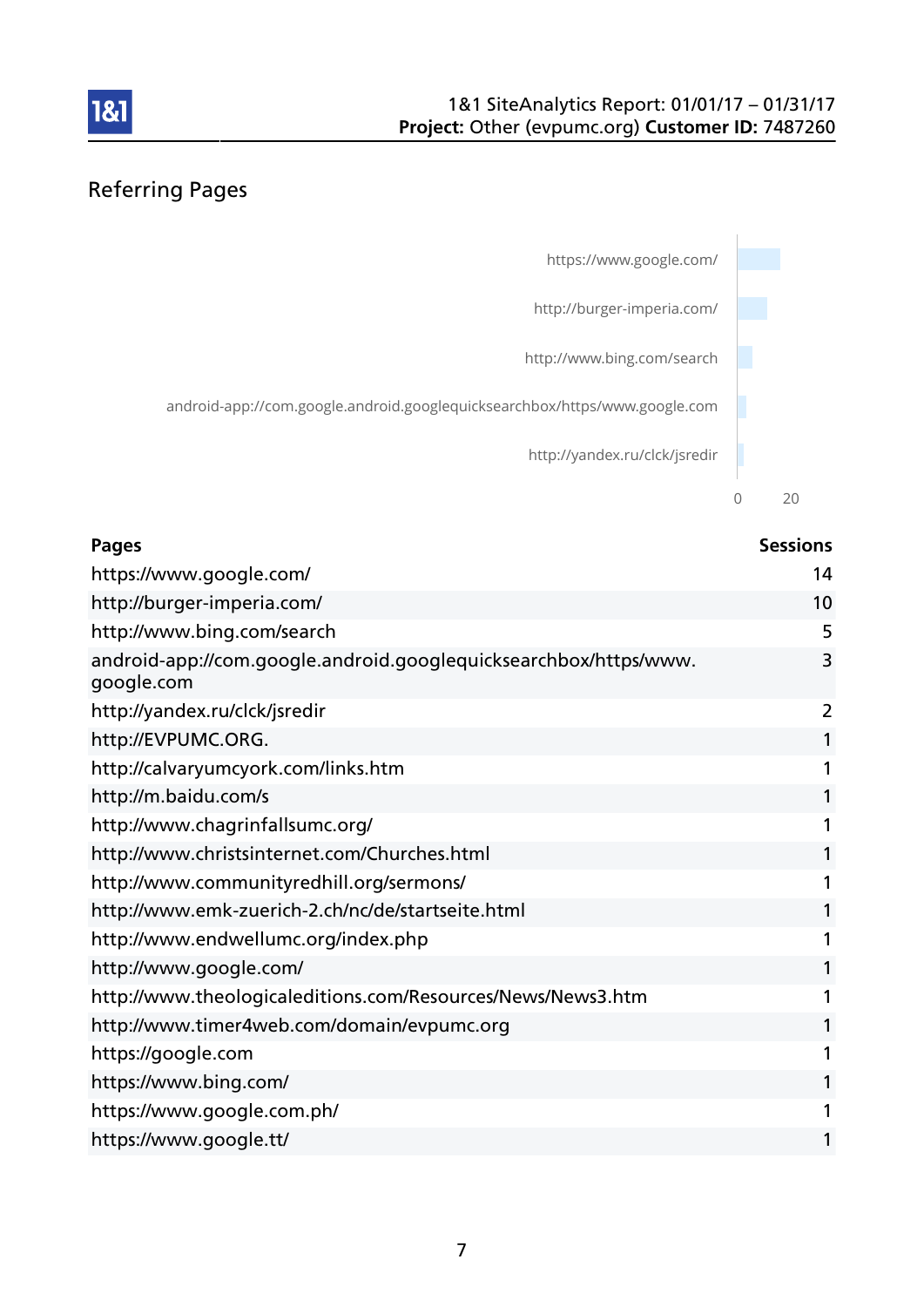

### Browsers & Systems

#### Browsers

1&1



Browsers **Browsers Browsers Browsers Browsers Browsers Browsers Browsers Browsers Browsers Browsers Browsers Browsers Browsers Browsers Browsers Browsers Browsers Browsers Browsers Bro** Chrome 72 30.90% Firefox 60 25.75% IE  $35$  15.02% Safari 9 3.86% Java 8 3.43% Opera 7 3.00% Safari mobile **6** 2.58% Chrome Mobile 2.15% Microsoft Edge 1.72% Android browser 2 0.86% Chromium 2 0.86% Python-urllib 2 0.86% Google App 1 0.43% Pale Moon 2012 1 0.43% Could not be identified and the interval of the 19 and 19 and 19 and 19 and 19 and 19 and 19 and 19 and 19 and 19 and 19 and 19 and 19 and 19 and 19 and 19 and 19 and 19 and 19 and 19 and 19 and 19 and 19 and 19 and 19 and Total 233 100.00%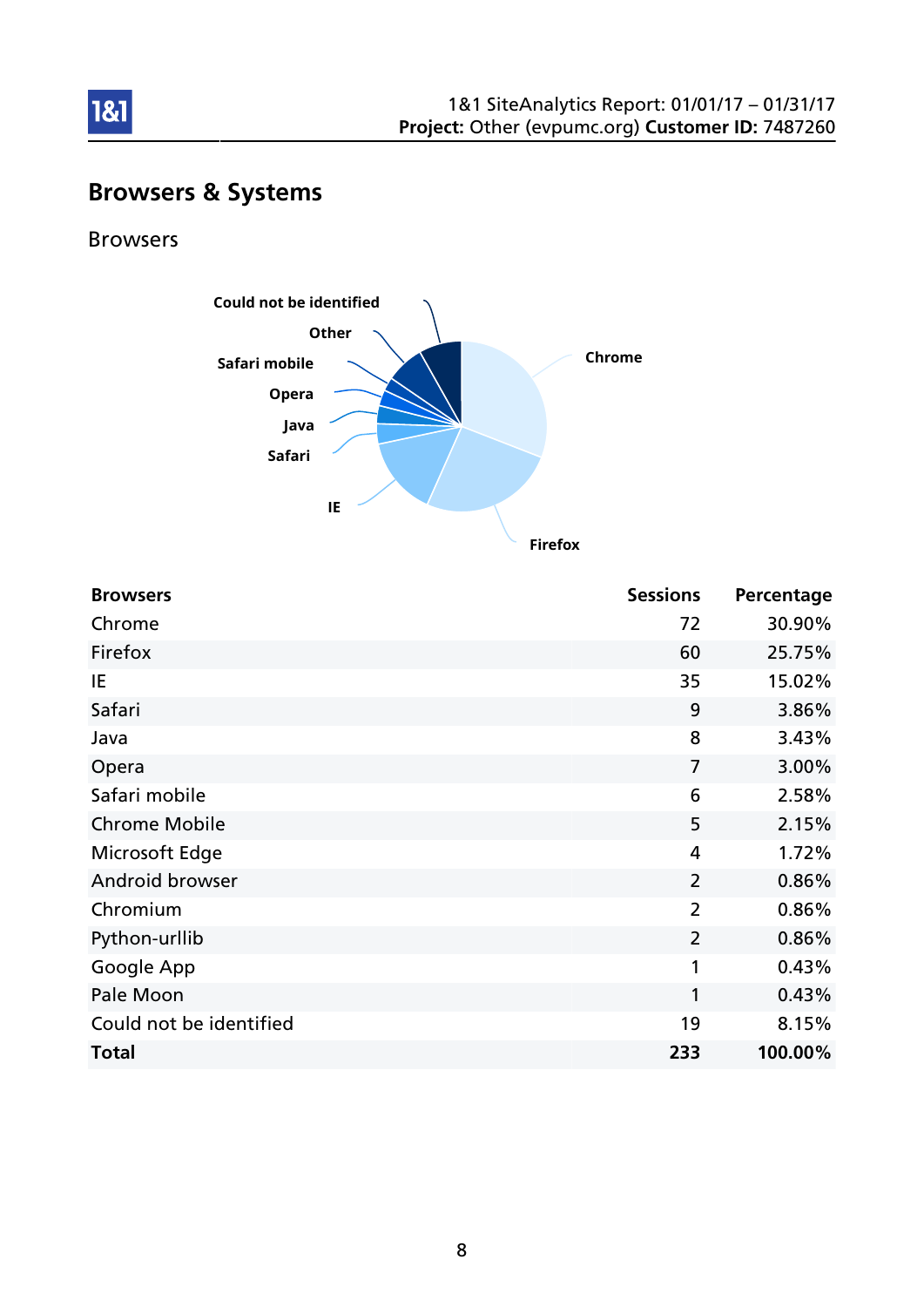

## Operating Systems



| <b>Operating Systems</b> | <b>Sessions</b> | Percentage |
|--------------------------|-----------------|------------|
| Windows                  | 147             | 63.09%     |
| Linux                    | 24              | 10.30%     |
| OS X                     | 18              | 7.73%      |
| <b>JVM</b>               | 8               | 3.43%      |
| iOS                      | 8               | 3.43%      |
| Android                  | 6               | 2.58%      |
| Chrome OS                | 1               | 0.43%      |
| Could not be identified  | 21              | 9.01%      |
| <b>Total</b>             | 233             | 100.00%    |

# Visitor Locations

| Countries             |                 |            |
|-----------------------|-----------------|------------|
| <b>Countries</b>      | <b>Sessions</b> | Percentage |
| <b>United States</b>  | 72              | 30.90%     |
| Israel                | 42              | 18.03%     |
| Germany               | 14              | 6.01%      |
| France                | 13              | 5.58%      |
| <b>United Kingdom</b> | 11              | 4.72%      |
| <b>Netherlands</b>    | 9               | 3.86%      |
| Ukraine               | 8               | 3.43%      |
| Romania               | 7               | 3.00%      |
| China                 | 4               | 1.72%      |
| Russia                | 4               | 1.72%      |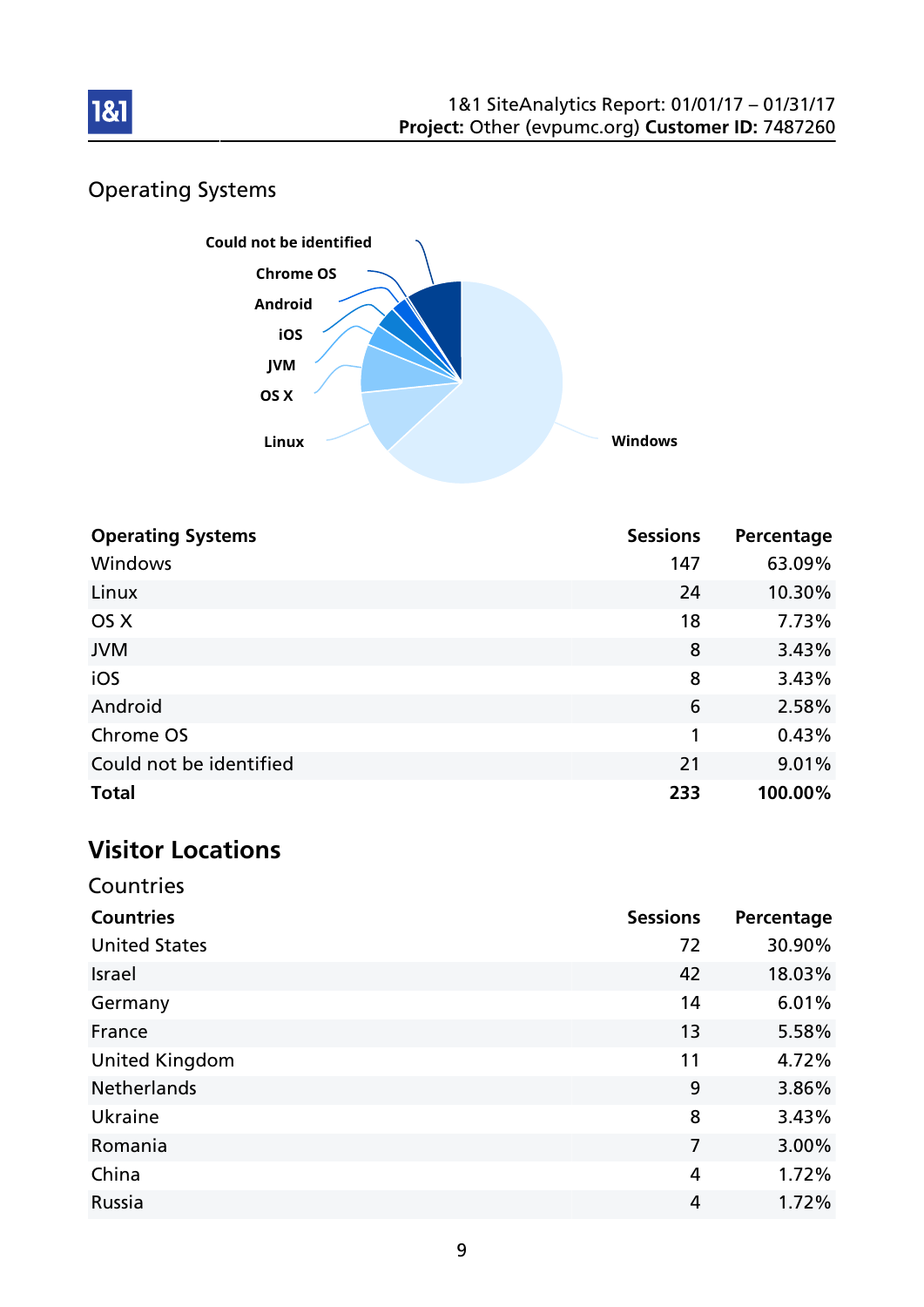#### 1&1 SiteAnalytics Report: 01/01/17 – 01/31/17 Project: Other (evpumc.org) Customer ID: 7487260

| <b>Countries</b>            | <b>Sessions</b> | Percentage |
|-----------------------------|-----------------|------------|
| Canada                      | $\overline{2}$  | 0.86%      |
| Lithuania                   | $\overline{2}$  | 0.86%      |
| South Africa                | $\overline{2}$  | 0.86%      |
| <b>United Arab Emirates</b> | 1               | 0.43%      |
| Austria                     | 1               | 0.43%      |
| <b>Brazil</b>               | 1               | 0.43%      |
| Switzerland                 | 1               | 0.43%      |
| Chile                       | 1               | 0.43%      |
| <b>Czech Republic</b>       | 1               | 0.43%      |
| Denmark                     | 1               | 0.43%      |
| Egypt                       | 1               | 0.43%      |
| Italy                       | 1               | 0.43%      |
| Sri Lanka                   | 1               | 0.43%      |
| Liberia                     | 1               | 0.43%      |
| Morocco                     | 1               | 0.43%      |
| Moldova                     | 1               | 0.43%      |
| Malta                       | 1               | 0.43%      |
| <b>Mexico</b>               | 1               | 0.43%      |
| Malaysia                    | 1               | 0.43%      |
| Norway                      | 1               | 0.43%      |
| <b>New Zealand</b>          | 1               | 0.43%      |
| Philippines                 | 1               | 0.43%      |
| Poland                      | 1               | 0.43%      |
| Seychelles                  | 1               | 0.43%      |
| <b>Trinidad and Tobago</b>  | 1               | 0.43%      |
| Could not be identified     | 21              | 9.01%      |
| <b>Total</b>                | 233             | 100.00%    |

#### **Continents**

| <b>Continents</b>    | <b>Sessions</b> | Percentage |
|----------------------|-----------------|------------|
| Europe               | 77              | 33.05%     |
| <b>North America</b> | 74              | 31.76%     |
| Asia                 | 50              | 21.46%     |
| Africa               | 6               | 2.58%      |
| South America        | $\mathcal{L}$   | $0.86\%$   |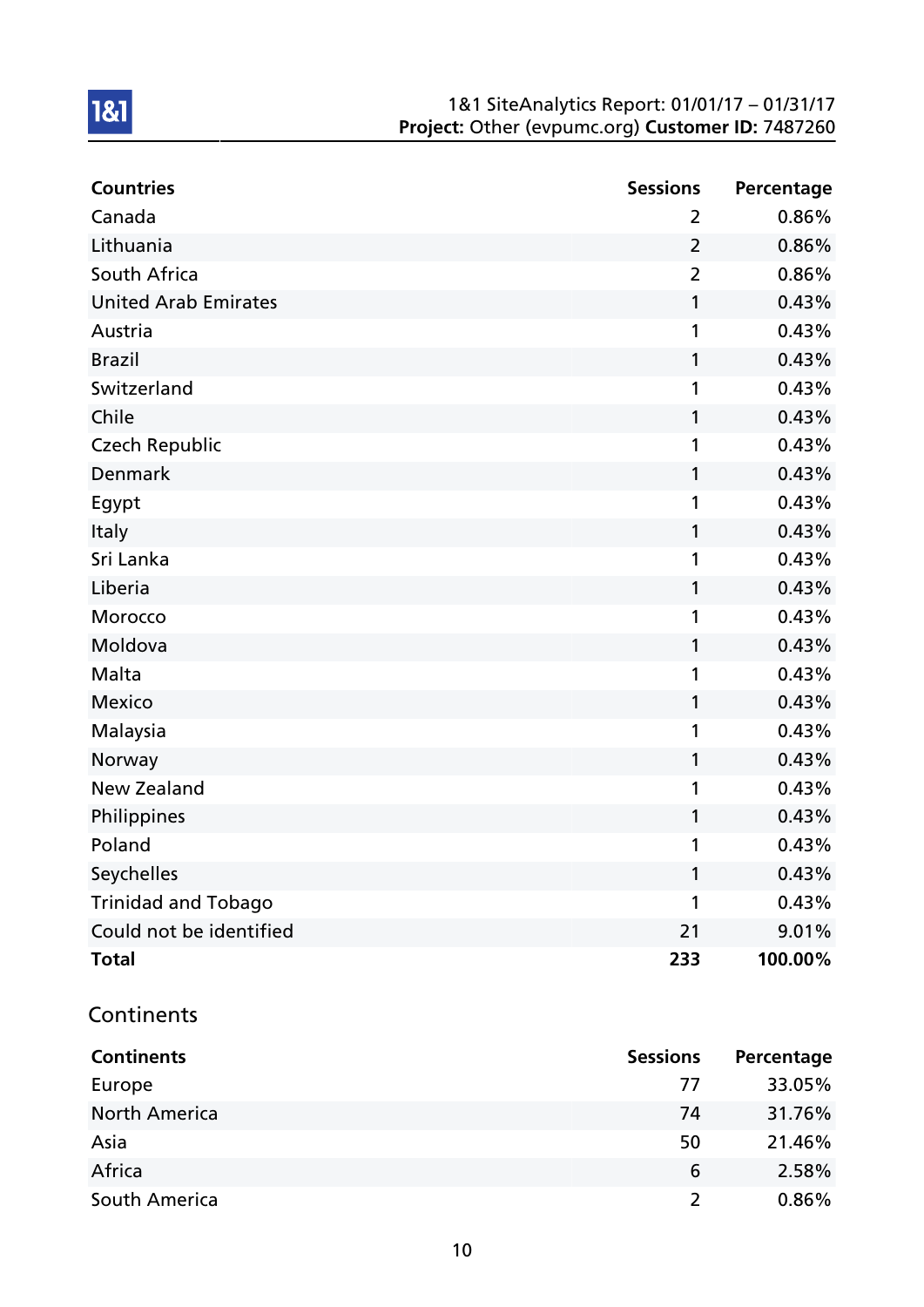| <b>Continents</b>       | <b>Sessions</b> | Percentage |
|-------------------------|-----------------|------------|
| Oceania                 |                 | 0.43%      |
| Could not be identified | -23             | $9.87\%$   |
| <b>Total</b>            | 233             | 100.00%    |

## Information about the evaluations

### Visitors

1&1

This evaluation shows how many visitors accessed your website. Visitors are uniquely identified on the basis of the IP address and the browser ID. If a visitor goes to your website more than once a day, only one visitor is counted.

### **Sessions**

This evaluation shows the number of sessions. A session starts when a visitor accesses your website and ends when he or she leaves it. A session ends automatically after 30 minutes without activity. If a visitor goes to your website more than once a day, multiple sessions are counted.

### Search Engine Robots

This evaluation shows which search engine robots have accessed the pages of your website. Search engine robots automatically search the content of websites in order to keep search engine entries up to date.

### Most Frequently Visited Pages

This evaluation shows which pages of your website were visited most often.

#### Keywords

This evaluations shows the keywords with which your website was most commonly found in search engines.

#### Referring Pages

This evaluation shows the websites from which visitors were transferred to your website.

#### Browsers

This evaluation shows which browsers visitors used to access your website. This way, you know which browsers to optimize your website for, for example.